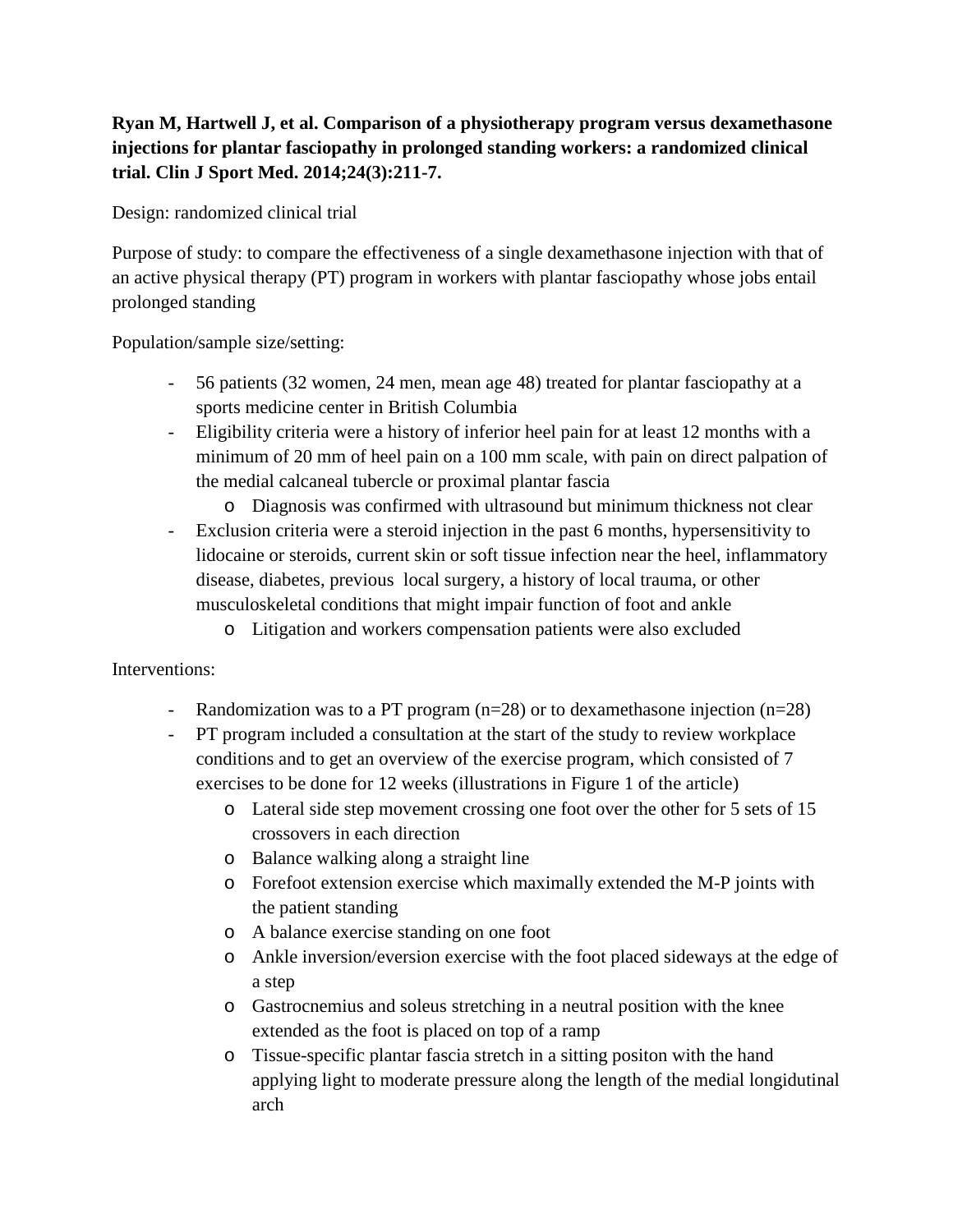- Dexamethasone injection was done by an experienced physician with 1 ml of dexamethasone mixed with 0.5 ml of 1% lidocaine near the calcaneal tuberosity close to the most tender area

## Outcomes:

- The Foot and Ankle Disability Index (FADI) at baseline, week 6, and week 12 was the primary outcome
- Secondary outcomes included VAS for pain at work and during daily activity; sonograms were also done at the same time intervals as the other outcome measures
- At followup during week 6, FADI had improved in both groups
	- o PT had FADI at baseline of 65.2 points and 6 week FADI was 72.6
	- o Dexamethasone had FADI at baseline of 66 points and FADI at 6 weeks was 79.4
	- o The difference between PT and dexamethasone at 6 weeks was not statistically significant
- At followup during week 12, FADI had further improved in both groups
	- o PT had 12 week FADI of 78.7
	- o Dexamethasone had 12 week FADI of 84 points
	- o The difference between PT and dexamethasone at 12 weeks was also not statistically significant
- Both groups also had substantial and equal improvements in pain scores at work and with activity of daily living
- Both groups also had decrease in plantar fascia thickness and anechoic areas, with no differences between groups

Authors' conclusions:

- Positive clinical and structural improvements were seen with both PT and steroid injection, and PT was as effective as dexamethasone at 6 and 12 weeks
- There could have been some bias due to lack of blinding of study personnel
- Workers should have a pragmatic option for treating plantar heel pain, using exercises which are relatively simple to perform and do not require special equipment without exposing the worker to a steroid injection procedure

## Comments:

- The dose of dexamethasone is given as 1 ml but not in terms of mg; presumably the injection was 4 mg of dexamethasone
- The groups were not balanced at baseline; the PT group mean age was 52.4 and the steroid injection group mean age was 46.2; this would not bias the results in favor of the PT group